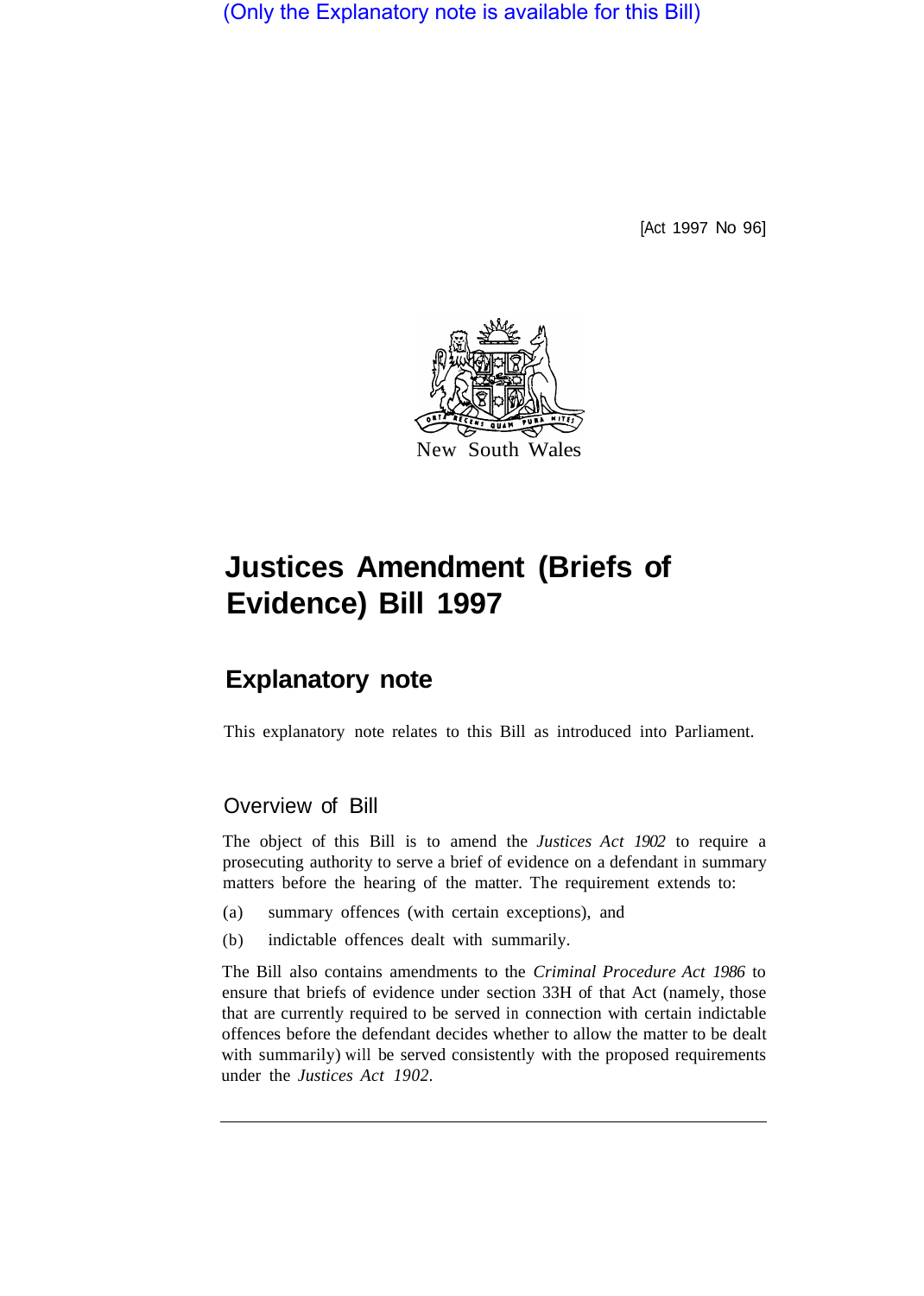Justices Amendment (Briefs of Evidence) Bill 1997 [Act 1997 No 96]

Explanatory note

## Outline of provisions

**Clause 1** sets out the name (also called the short title) of the proposed Act.

**Clause 2** provides for the commencement of the proposed Act on a day or days to be appointed by proclamation.

**Clause 3** is a formal provision giving effect to the amendments to the *Justices Act 1902* set out in Schedule 1.

**Clause 4** is a formal provision giving effect to the amendments to the *Criminal Procedure Act 1986* and the *Criminal Procedure Regulation 1995*  set out in Schedule 2.

**Schedule 1** [1] amends section 5 1 B of the Principal Act as a consequence of proposed section 66H (which is to be inserted by Schedule 1 [2]).

**Schedule 1 [2]** inserts Subdivision 6A (proposed sections 66A-66H) into Division 2 of Part 4 of the Principal Act.

Proposed section 66A defines terms used in the Subdivision, including *brief of evidence, penalty notice, prescribed summary offence* and *prosecuting authority.* 

A *brief of evidence,* in relation to a prescribed summary offence, means documents regarding the evidence that the prosecution intends to adduce in order to prove the commission of the offence and includes:

- (a) written statements taken from the persons the prosecution intends to call to give evidence in proceedings for the offence, and
- (b) any document, or other thing, identified in such a written statement as a proposed exhibit.

A *prescribed summary offence* is a summary offence other than a summary offence for which a penalty notice may be issued or a summary offence excluded by the regulations.

Proposed section 66B requires a prosecuting authority to serve a copy of the brief of evidence in respect of a prescribed summary offence on a defendant who pleads not guilty to the offence. The copy is to be served at least 14 days before the hearing of the evidence for the prosecution, unless the defendant agrees to a shorter time period, or if, in the opinion of the Justice or Justices, the circumstances of the case otherwise require.

Proposed section 66C provides that a prosecuting authority is not required to include a copy of any proposed exhibits identified in the brief of evidence if it is impossible or impractical to do so. However, the prosecuting authority is to serve a notice on the defendant specifying where and when the proposed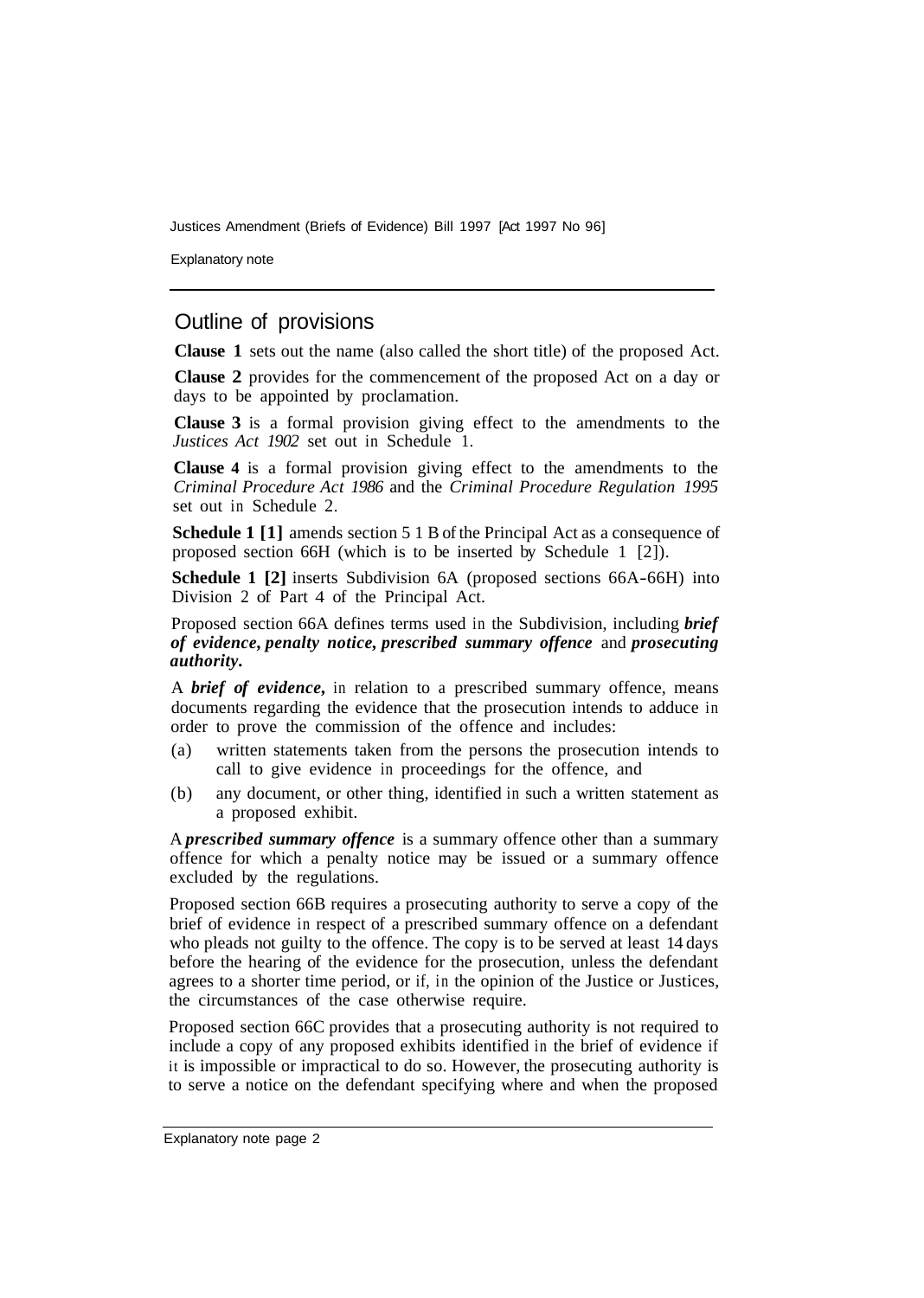Justices Amendment (Briefs of Evidence) Bill 1997 [Act 1997 No 96]

Explanatory note

exhibits may reasonably be inspected and must allow the defendant a reasonable opportunity to inspect the proposed exhibits referred to in the notice.

Proposed section 66D requires a copy of the brief of evidence to comply with any requirement applicable to it prescribed by the regulations.

Proposed section 66E enables the Justice or Justices to order that all or part of the copy of the brief of evidence need not be served if there are compelling reasons not to require service or if a copy of all or part of it could not reasonably be served on the defendant. Such an order may be made subject to conditions.

Proposed section 66F (1) provides that evidence sought to be adduced by the prosecuting authority is not to be admitted if the prosecuting authority has not complied with all or any of the requirements of the Subdivision or any regulations made for the purposes of the proposed Subdivision in relation to the evidence. Proposed section 66F (2) provides that a Justice or Justices may, and on the application of the defendant must, dispense with the requirements of proposed section 66F **(1).** However, proposed section 66F (3) provides that proposed section 66F (2) does not apply to a requirement that is declared by the regulations to be a requirement that may not be dispensed with.

Proposed section 66G requires the Justice or Justices to grant adjournments in relation to proceedings to which proposed Subdivision 6A applies as appear just and reasonable if the copy of the brief of evidence is not served in accordance with the Subdivision.

Proposed section 66H provides that proposed Subdivision 6A, as well as any regulations made for the purposes of the Subdivision, apply to indictable offences that are dealt with summarily in accordance with Part 9A of the *Criminal Procedure Act 1986.* However, the requirement to serve the brief of evidence is satisfied by:

- (a) service of a brief of evidence under section 33H of the *Criminal Procedure Act 1986,* for indictable offences listed in Table 1 to Part 9A of that Act, before the defendant decides whether to allow the matter to be dealt with summarily, or
- (b) service of a copy of a written statement in respect of committal proceedings for the offence under Subdivision 7A of Division 1 of Part 4 of the *Justices Act 1902* in a case where the election to proceed on indictment is subsequently withdrawn.